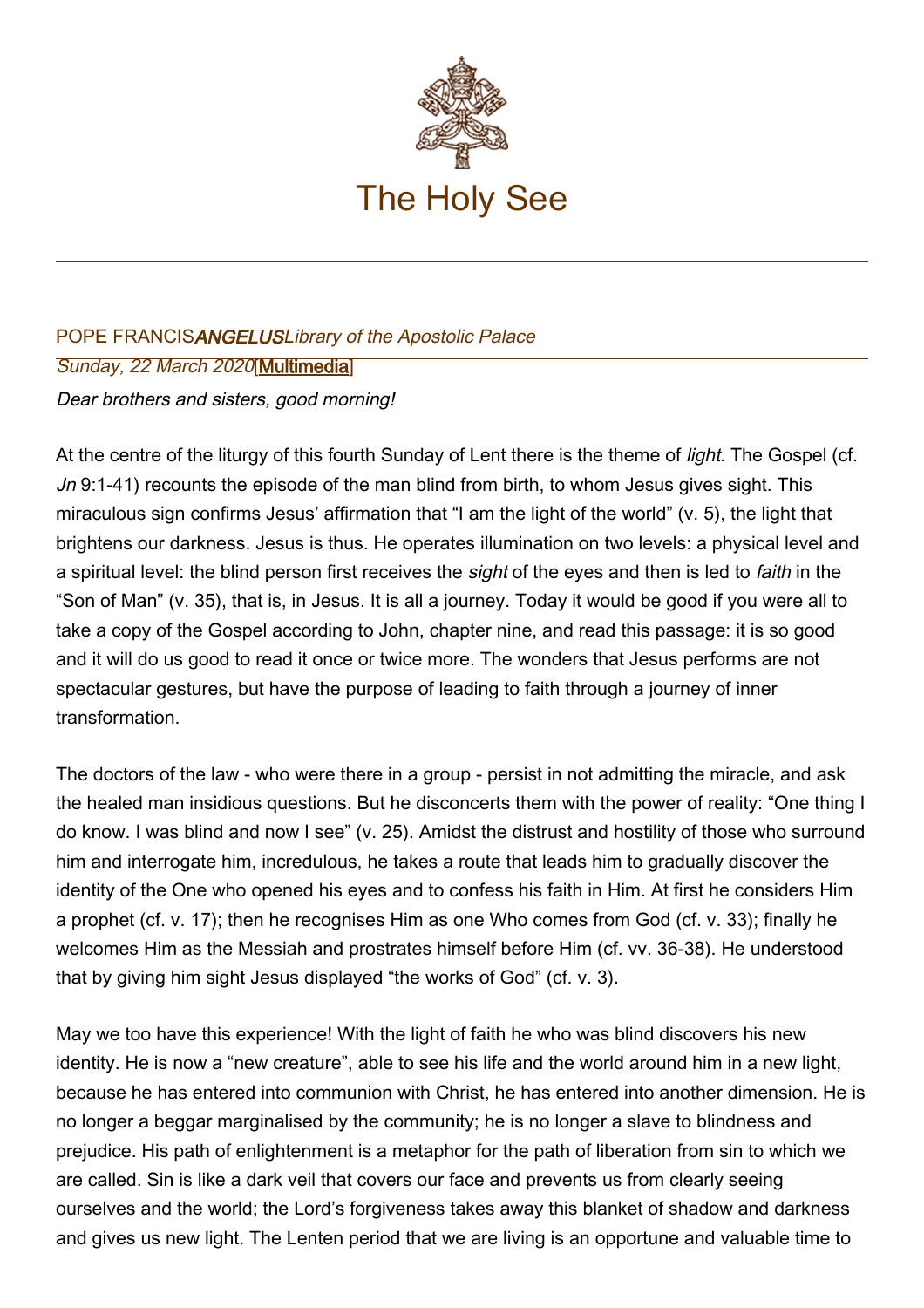approach the Lord, asking for His mercy, in the different forms that Mother Church proposes to us.

The healed blind man, who now sees both with the eyes of the body and with those of the soul, is the image of every baptised person, who immersed in Grace has been pulled out of the darkness and placed in the light of faith. But it is not enough to receive the light, one must become light. Each one of us is called to receive the divine light in order to manifest it with our whole life. The first Christians, the theologians of the first centuries, used to say that the community of Christians, that is the Church, is the "mystery of the moon", because it gave light but it was not its own light, it was the light it received from Christ. We too can be "mystery of the moon": giving light received from the sun, which is Christ, the Lord. Saint Paul reminds us of this today: "Live as children of light; for the fruit of the light consists in all goodness, righteousness and truth" (*Eph* 5:8-9). The seed of new life placed in us in Baptism is like the spark of a fire, which first of all purifies us, burning the evil in our hearts, and allows us to shine and illuminate. With the light of Jesus. May Mary Most Holy help us to imitate the blind man of the Gospel, so that we can be flooded with the light of Christ and set out with Him on the way of salvation.

## After the Angelus

## Dear brothers and sisters,

In these trying days, while humanity trembles due to the threat of the pandemic, I would like to propose to all Christians that together we lift our voices towards Heaven. I invite all the Heads of the Churches and the leaders of every Christian community, together with all Christian of the various confessions, to invoke the Almighty, the omnipotent God, to recite at the same time the prayer that Jesus, our Lord, taught us. I, therefore, invite everyone to do this several times a day, but all together, [to recite the Our Father this coming Wednesday, 25 March, at noon](http://w2.vatican.va/content/francesco/en/events/event.dir.html/content/vaticanevents/en/2020/3/25/recita-padrenostro.html), all together. On that day on which many Christians recall the annunciation to the Virgin Mary of the Incarnation of the Word, may the Lord listen to the united prayer of all of His disciples who are preparing themselves to celebrate the victory of the Risen Christ.

With this same intention, [this coming Friday, 27 March, at 6:00 pm, I will preside over a moment of](http://w2.vatican.va/content/francesco/en/homilies/2020/documents/papa-francesco_20200327_omelia-epidemia.html) [prayer on the](http://w2.vatican.va/content/francesco/en/homilies/2020/documents/papa-francesco_20200327_omelia-epidemia.html) sagrata [of Saint Peter's Basilica](http://w2.vatican.va/content/francesco/en/homilies/2020/documents/papa-francesco_20200327_omelia-epidemia.html), before the empty square. I invite everyone to participate spiritually through the means of communication. We will listen to the Word of God, we will lift up our supplication, we will adore the Blessed Sacrament, with which at the end, I will give the Urbi et Orbi blessing, to which will be connected the possibility of receiving the plenary indulgence.

To the pandemic caused by the virus, we want to respond with the universality of prayer, of compassion, of tenderness. Let us remain united. Let us make our closeness felt toward those persons who are the most lonely and tried. Our closeness to the doctors, the healthcare workers,